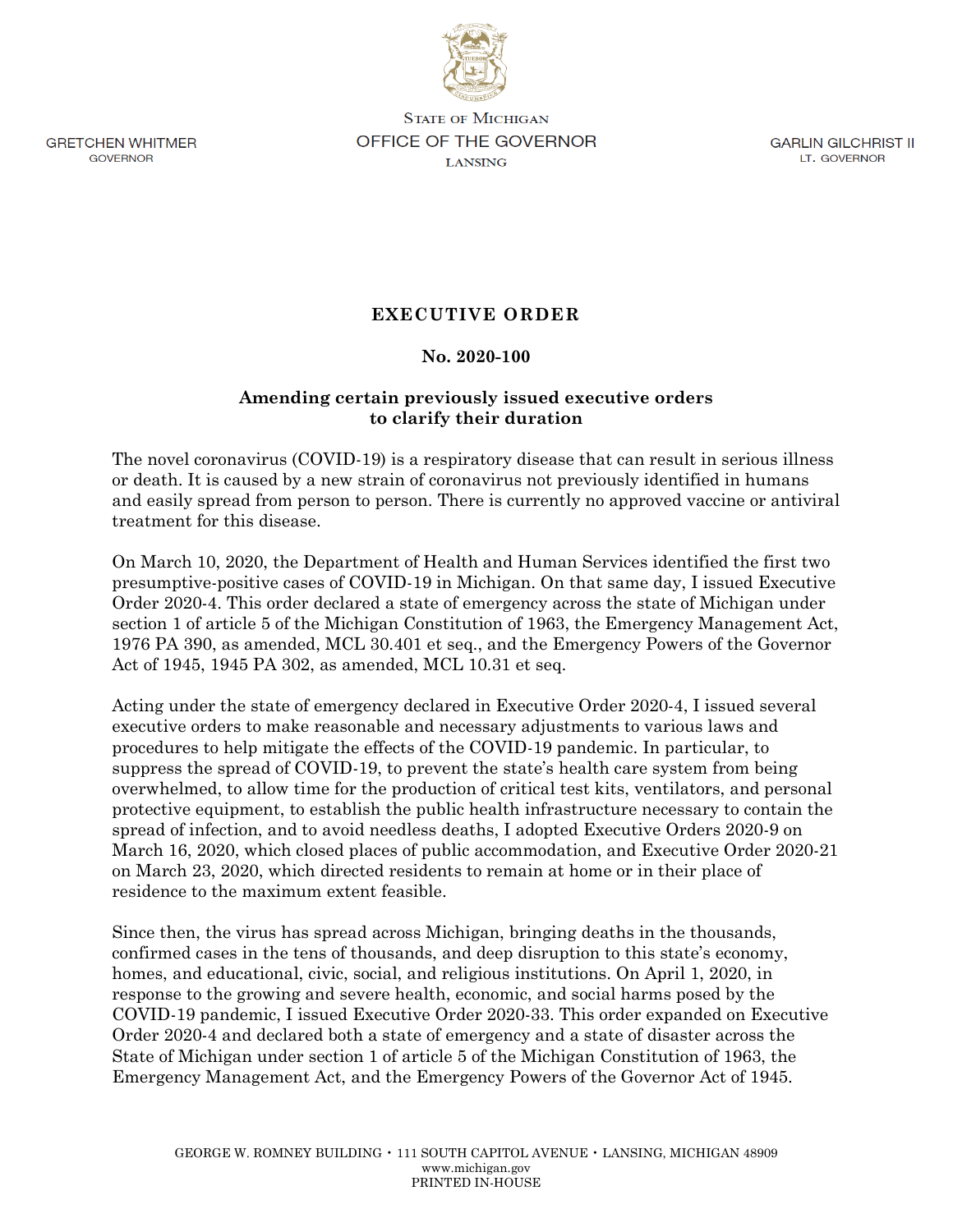Following the declarations of emergency and disaster in Executive Order 2020-33, I issued and amended a number of executive orders that also made reasonable and necessary adjustments to various laws and procedures. In particular, in Executive Orders 2020-20 and 2020-43, I extended the order closing places of public accommodation. And in Executive Orders 2020-42 and 2020-59, I extended the order directing residents to stay home and stay safe.

On April 30, 2020, although the emergency and disaster caused by the COVID-19 pandemic was still ongoing, the Legislature refused to extend the states of emergency and disaster. For that reason, as required by statute, I issued Executive Order 2020-66, terminating the states of emergency and disaster. The same day, because the COVID-19 pandemic still presented a threat to human life and the public health, safety, and welfare of this state, I issued Executive Order 2020-67, which declared a state of emergency under the Emergency Powers of the Governor Act, and Executive Order 2020-68, which declared a state of emergency and a state of disaster under the Emergency Management Act.

The measures put in place by my executive orders have been effective: the number of new confirmed cases each day is slowly dropping. Although the virus remains aggressive and persistent—on May 21, 2020, Michigan reported 53,510 confirmed cases and 5,129 deaths the strain on our health care system has begun to relent, even as our testing capacity has increased. With Executive Orders 2020-70, 2020-77, 2020-92, and 2020-96, we have begun the process of gradually resuming in-person work and activities that were temporarily suspended under my prior orders. At the same time, with Executive Order 2020-69, I retained and extended the order closing places of public accommodation. We must move with care, patience, and vigilance, recognizing the grave harm that this virus continues to inflict on our state and how quickly our progress in suppressing it can be undone.

Executive Orders 2020-67 and 2020-68 have been challenged, however, in Michigan House of Representatives and Michigan Senate v Whitmer. On May 21, 2020, the Court of Claims ruled that Executive Order 2020-67 is a valid exercise of authority under the Emergency Powers of the Governor Act but that Executive Order 2020-68 is not a valid exercise of authority under the Emergency Management Act. Both of those rulings are likely to be appealed.

Today, I issued Executive Order 2020-99, again finding that the COVID-19 pandemic constitutes a disaster and emergency throughout the State of Michigan. That order constituted a state of emergency declaration under the Emergency Powers of the Governor Act of 1945. And, to the extent the governor may declare a state of emergency and a state of disaster under the Emergency Management Act when emergency and disaster conditions exist yet the legislature has not granted an extension request, that order also constituted a state of emergency and state of disaster declaration under that act.

With this order, I find it reasonable and necessary to extend Executive Orders 2020-62, 2020-69, and 2020-96 for three weeks from the date of this order. I also find it reasonable and necessary to clarify and, as necessary, amend the duration of certain executive orders that followed Executive Order 2020-04 and Executive Order 2020-33 given that they have been superseded by later emergency and disaster declarations.

The Emergency Powers of the Governor Act provides a sufficient legal basis for issuing this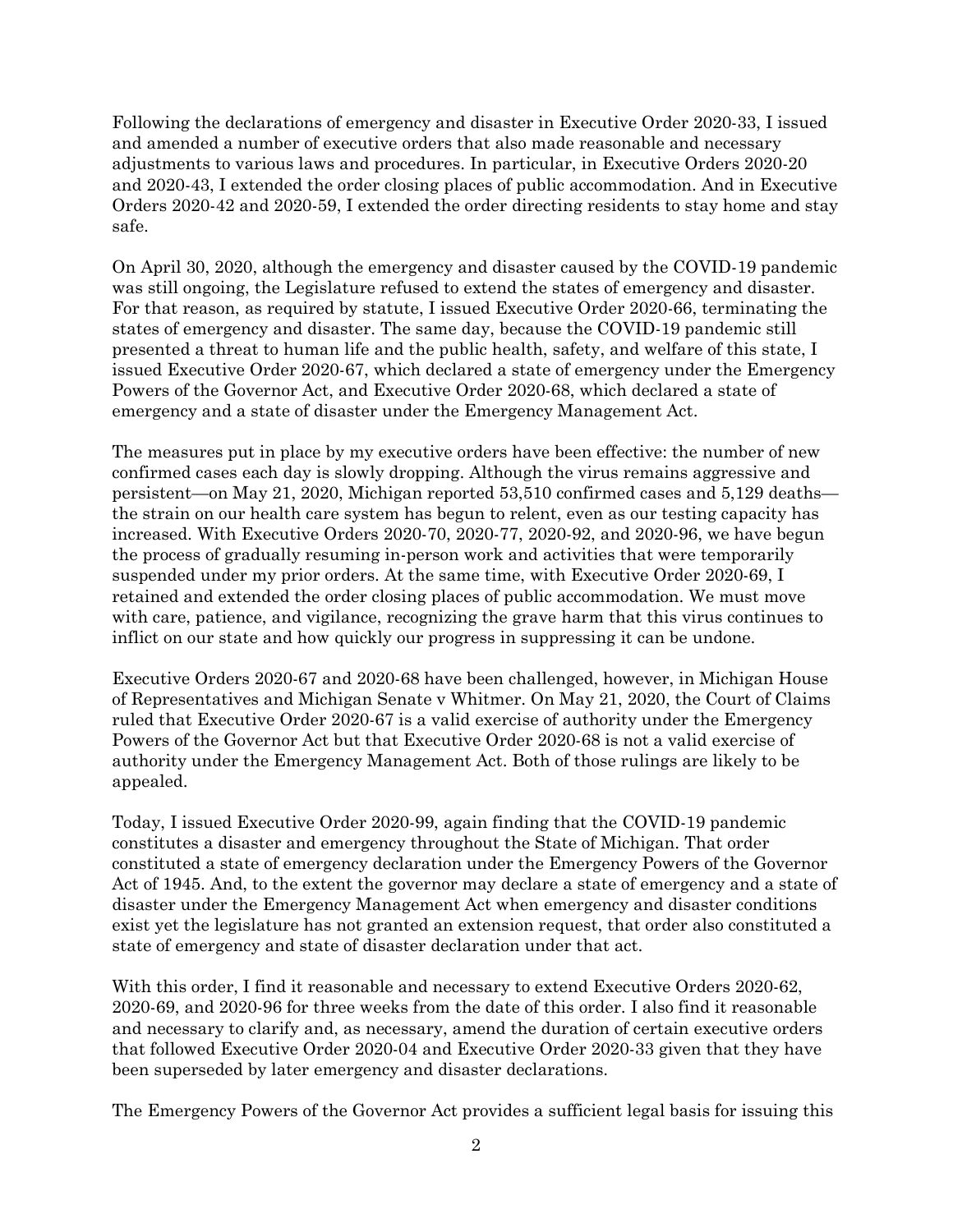executive order. In relevant part, the EPGA provides that, after declaring a state of emergency, "the governor may promulgate reasonable orders, rules, and regulations as he or she considers necessary to protect life and property or to bring the emergency situation within the affected area under control." MCL 10.31(1).

Nevertheless, subject to the ongoing litigation and the possibility that current rulings may be overturned or otherwise altered on appeal, I also invoke the Emergency Management Act as a basis for executive action to combat the spread of COVID-19 and mitigate the effects of this emergency on the people of Michigan, with the intent to preserve the rights and protections provided by the EMA. The EMA vests the governor with broad powers and duties to "cop[e] with dangers to this state or the people of this state presented by a disaster or emergency," which the governor may implement through "executive orders, proclamations, and directives having the force and effect of law." MCL 30.403(1)–(2). This executive order falls within the scope of those powers and duties, and to the extent the governor may declare a state of emergency and a state of disaster under the Emergency Management Act when emergency and disaster conditions exist yet the legislature has not granted an extension request, they too provide a sufficient legal basis for this order.

Acting under the Michigan Constitution of 1963 and Michigan law, I order the following:

- 1. The following executive orders remain in effect and do not terminate until the end of the states of emergency and disaster declared in Executive Order 2020-99 or the end of any subsequently declared states of disaster or emergency arising out of the COVID-19 pandemic, whichever comes later.
	- (a) Executive Order 2020-26.
	- (b) Executive Order 2020-28.
	- (c) Executive Order 2020-36.
	- (d) Executive Order 2020-39.
	- (e) Executive Order 2020-58.
	- (f) Executive Order 2020-61.
	- (g) Executive Order 2020-64
	- (h) Executive Order 2020-76.
- 2. The following executive orders are amended as follows:
	- (a) Under Executive Order 2020-46, the Michigan Liquor Control Commission may take physical possession of any spirits held by any licensee to which the Commission holds legal title at any time later than 90 days after the end of the states of emergency and disaster declared in Executive Order 2020-99 or the end of any subsequently declared states of disaster or emergency arising out of the COVID-19 pandemic, whichever comes later.